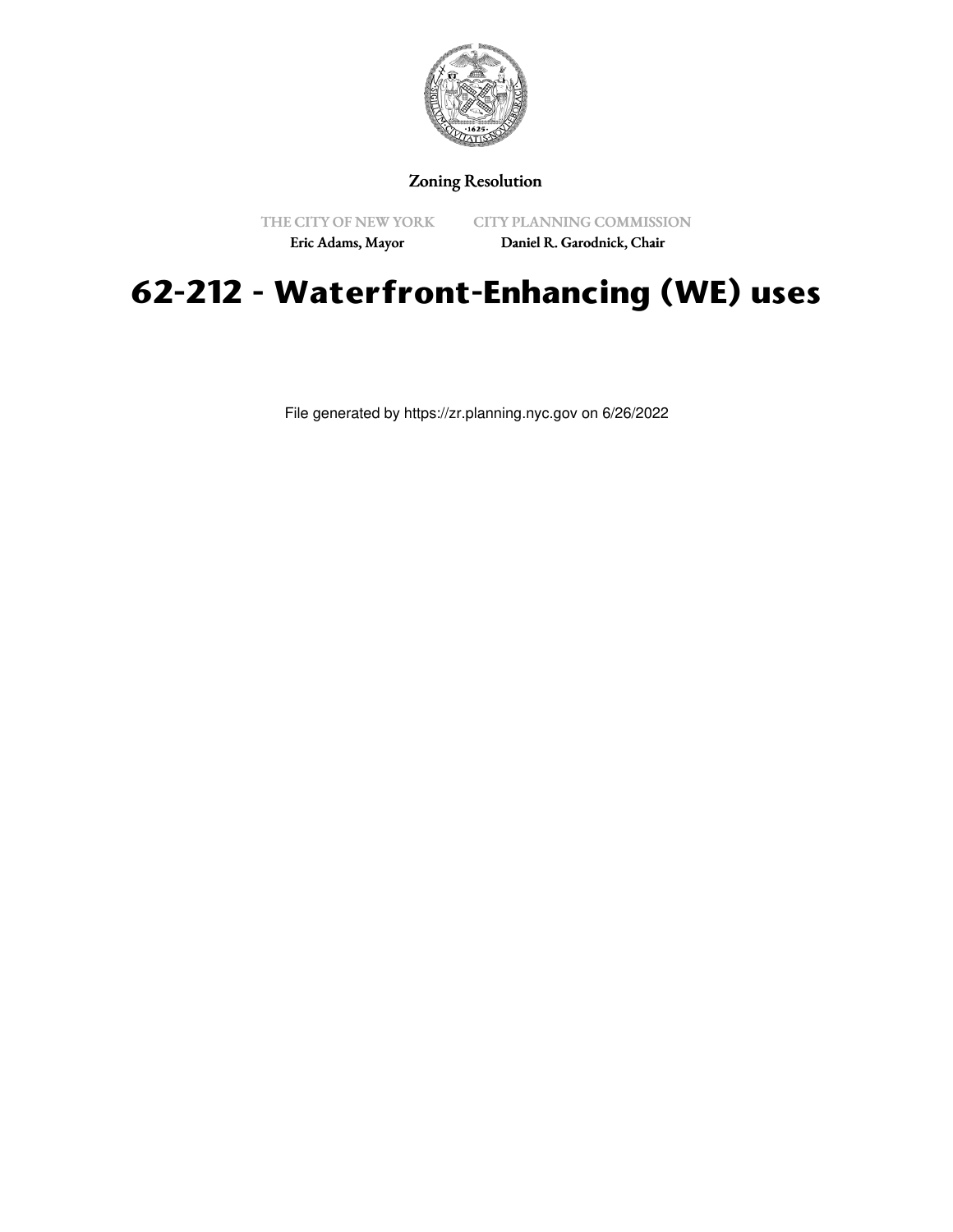## **62-212 - Waterfront-Enhancing (WE) uses**

LAST AMENDED 4/22/2009

WE #uses# comprise a group of primarily recreational, cultural, entertainment or retail shopping #uses# that, when located at the water's edge, add to the public use and enjoyment of the waterfront. WE #uses# shall be limited to the following:

From Use Group 3:

Art galleries, non-commercial

\*Colleges or universities

Libraries

Museums

#Schools#

#### From Use Group 4:

Community centers

Houses of worship

\*Ice skating rinks, outdoor

\*Non-commercial clubs, with restrictions

\*\*Playgrounds or private parks

Recreation centers, non-commercial

\*Philanthropic or non-profit institutions without sleeping accommodations, excluding ambulatory diagnostic or treatment health care facilities listed in Use Group 4

Golf courses

\*Tennis courts, outdoor

## From Use Group 5:

#Transient hotels#

From Use Group 6:

All #uses# in Use Groups 6A and 6C, not otherwise listed as WD #uses# (some #uses# also listed in Use Groups 12 and 14)

\*Non-commercial clubs, without restrictions (also listed in Use Group 14)

From Use Group 7:

Bicycle rental or repair shops (also listed in Use Group 14)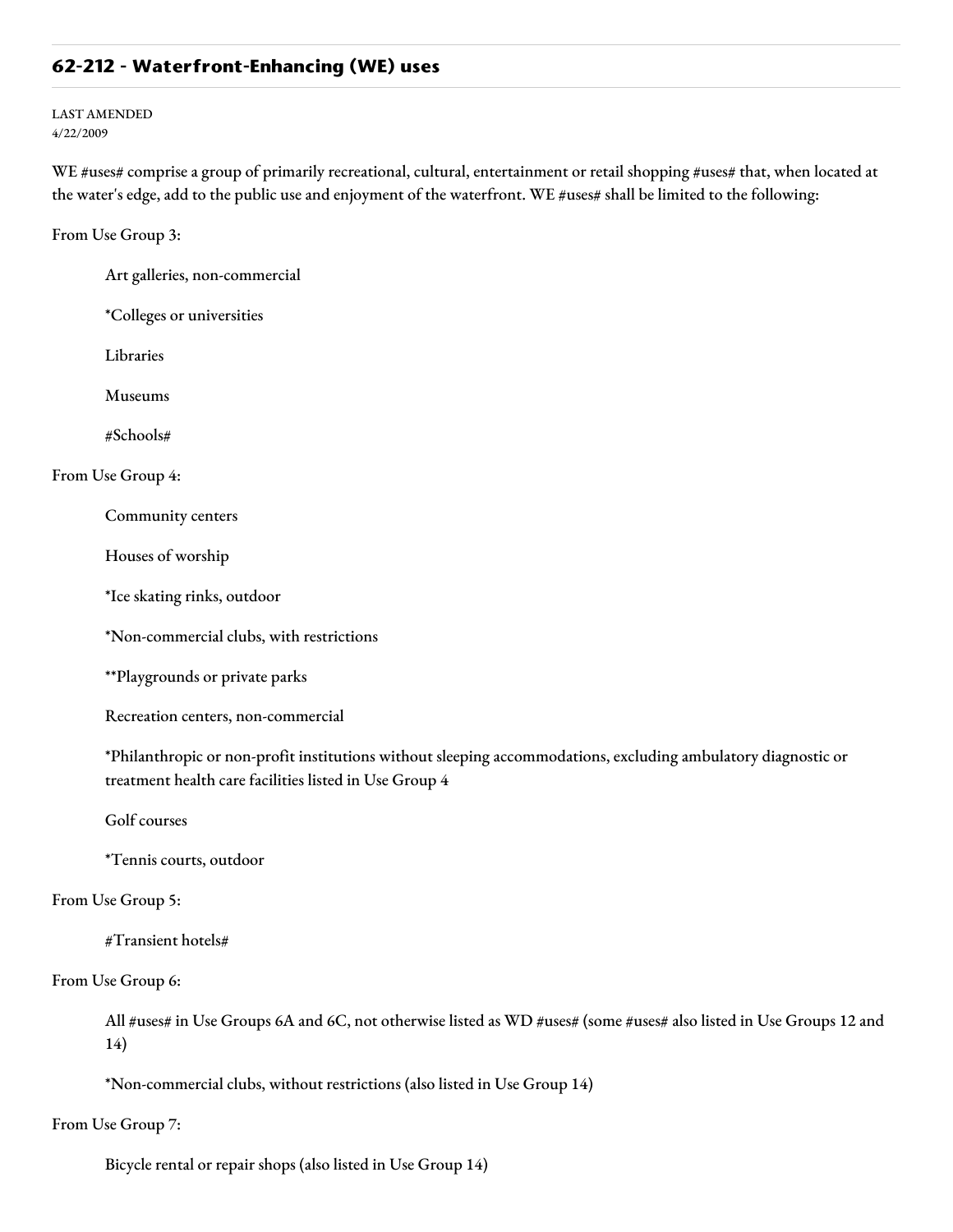#### \*#Motels# or #tourist cabins#

Refreshment stands, drive-in (also listed in Use Group 13)

Sailmaking establishments

From Use Group 8:

\*Ice vending machines, coin-operated (also listed in Use Group 14)

\*Theaters

## From Use Group 9:

\*Boat showrooms or sales establishments

Catering establishments (also listed in Use Group 13)

#Health and fitness establishments# with no limitation on #floor area# per establishment

Wedding chapels or banquet halls (also listed in Use Group 13)

From Use Group 10:

Eating or drinking places, without restrictions on entertainment or dancing but limited to location in hotels

From Use Group 12:

Arenas, auditoriums or stadiums, with capacity limited to 2,500 seats

\*Eating or drinking establishments, with entertainment or dancing

\*Historical exhibits

Indoor golf recreation centers

Skating rinks, enclosed

### From Use Group 13:

Camps, overnight or outdoor day

\*Children's amusement parks, limited to a 10,000 square foot #zoning lot#

Circuses, carnivals or fairs of a temporary nature

Commercial swimming pools

Golf driving ranges

Miniature golf courses

Outdoor ice or roller skating rinks

\*Outdoor skateboard parks